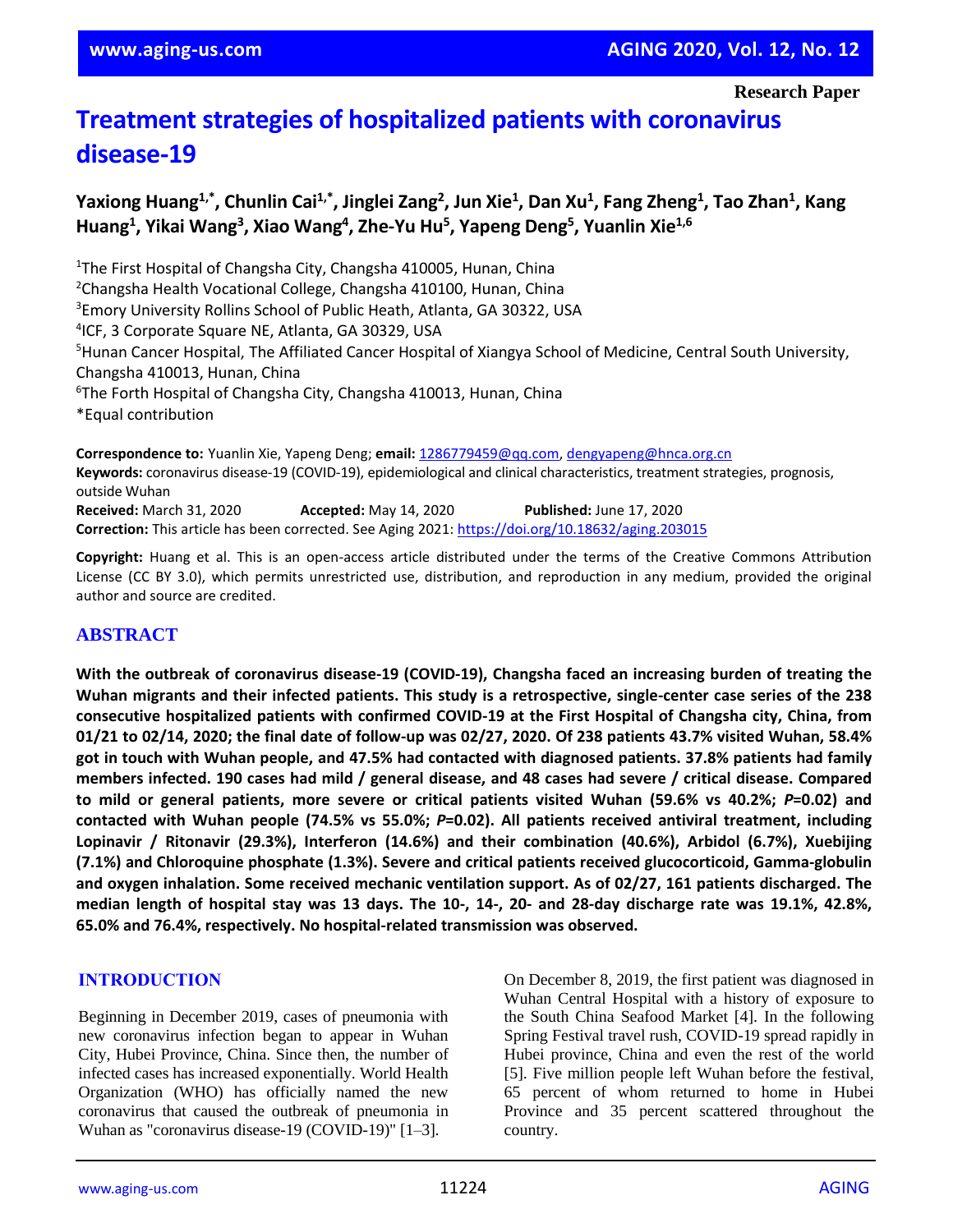As the nearest metropolis to Wuhan, Changsha city (335 km in distance) has faced great pressure after the outbreak of COVID-19 in Wuhan. Hunan Province is the second largest destination in China for the 5 million people who left from Wuhan. It is estimated that approximately 0.3 million Wuhan people migrate to Changsha before the festival. Fortunately, Changsha has abundant medical resources, including three affiliated Xiangya Hospitals of Central South University, three affiliated hospitals of Hunan University of Traditional Chinese Medicines, five provincial hospitals and five city hospitals. As of February 14, 2020, a total of 238 COVID-19 cases have been confirmed in Changsha, and all of them were isolated and treated in the north hospital of the First Hospital of Changsha City. Of these, 66 cases have met the discharge criterion after intensive treatment as of February 14, 2020. The number of admitted cases ranks  $7<sup>th</sup>$  and the number of discharged cases ranks 8<sup>th</sup> in the country.

As for the death rate, Wuhan has the highest death rate to date at 3.52%. Besides the death rates in Hong Kong, Heilongjiang province, Hainan province and Tianjin City at 2.98%, 2.52%, 2.38% and 2.29%, the death rate of most provinces is less than 2%. Therefore, we believe that the imported COVID-19 is a curable and controllable disease with effective treatment. The efficacy of clinical treatment is remarkable. In this study, we summarized the treatment strategy and outcome of the 238 COVID-19 cases admitted in Changsha.

# **RESULTS**

#### **Patients' characteristics at admission**

This study included 238 consecutive hospitalized patients with confirmed COVID-19. The median age was 45 years (IQR: 34-59; range: 1-84). 117 (48.7%) were males. 110 (46.2%) were office workers, 33 (13.9%) were retired people, 12 (5.0%) were students or a teacher (only 1), 3 (1.3%) were medical workers (not infected at work site), 16 (6.8%) were freelance workers/ self-employed / sales, 6 (2.5%) were farmer / cooker / train attendant, and the other 57 (24.1%) had no job designation. 104 (43.7%) had a recent history of visiting Wuhan, and their median duration from leaving Wuhan to diagnosis was 10 days (IQR: 7-14). 139 (58.4%) had a history of getting in touch with Wuhan people. 113 (47.5%) had a history of getting in touch with diagnosed patients. 90 (37.8%) had infected family members.

Among these patients, 190 (79.8%) were the mild or general type and were admitted to isolation wards. 48 (20.2%) patients were of severe or critical type and were transferred to the ICU. Among these 48 patients, 21 (43.8%) were mild or general at admission, but then progressed to severe pneumonia and transferred to the ICU within a median of 4 days (IQR, 2-5 days). The median durations from the onset of symptoms to diagnosis and hospital admission were 4 days (IQR: 2- 7) and 5 days (IQR: 3-8), respectively (Table 1). Among the 238 patients, 93 (39.1%) had one or more coexisting comorbidities. The most common comorbidities were hypertension (36 [15.1%]), diabetes  $(15 [6.3\%])$ , chronic hepatobiliary disease  $(15 [6.3\%])$ , heart disease (HD) (including 8 coronary HD) (11 [4.6%]), and pulmonary disease (including 1 COPD) (10 [4.2%]). The most common symptoms at onset of illness were fever (159 [66.8%]), cough (137 [57.6%]), fatigue (65 [27.3%]), expectoration (49 [20.6%]). Less common symptoms were pharyngalgia, anorexia, chest tightness / pain, chills, dyspnea, myalgia and diarrhea (from 15.5% to 8.4%) (Table 1).

Compared with mild or general patients, the severe or critical patients were significantly older (median age, 54 years [IQR, 44-66] vs 41 years [IQR, 31-54]; *P*<.001) and more likely to have coexisting comorbidities, such as hypertension (14 [29.2%] vs 21 [11.1%]; *P*=0.002), heart disease (HD) (7 [14.6%] vs 4 [2.1%]; *P*=0.002), and chronic kidney disease  $(3 \mid 6.3\%]$  vs 1  $[0.5\%]$ ; *P*=0.03). Compared to mild or general patients, the severe or critical patients were more likely to report fever, fatigue, chills, dyspnea, and headache. In addition, compared to mild or general patients, more severe or critical patients tended to have visited Wuhan (28 [59.6%] vs 76 [40.2%]; *P*=0.02) and to have gotten in touch with Wuhan people (35 [74.5%] vs 104 [55.0%];  $P=0.02$ ), but tended to be less likely to be infected by patients (15 [31.9%] vs 98 [51.6%]; *P*=0.02) and family members (13 [27.1%] vs 77 [40.5%]; *P*=0.09). These findings suggested the primary Wuhan infection might be more serious than the secondary infection from patients or family members.

#### **Temperature, image and laboratory indexes**

At admission, more severe or critical patients tended to have high fever. The arterial pressure difference (APD) and vital signs (heart rate and respiratory rate (RR)) did not differ between mild / general patients and severe / critical patients. 16 mild patients had no obvious abnormal chest CT image. 144 (60.5%) patients showed bilateral involvement in a chest scan. In laboratory findings, severe / critical patients had significantly lower lymphocyte count and higher platelet count (Table 2). All severe patients had  $PaO<sub>2</sub> / FiO<sub>2</sub> < 300$ mmHg or the oxygen saturation  $\langle$  93% or the appearance of respiratory distress  $RR > 30$  /min. All critical patients had respiration failure (invasive mechanical ventilation support) or shock or with failure of other organs.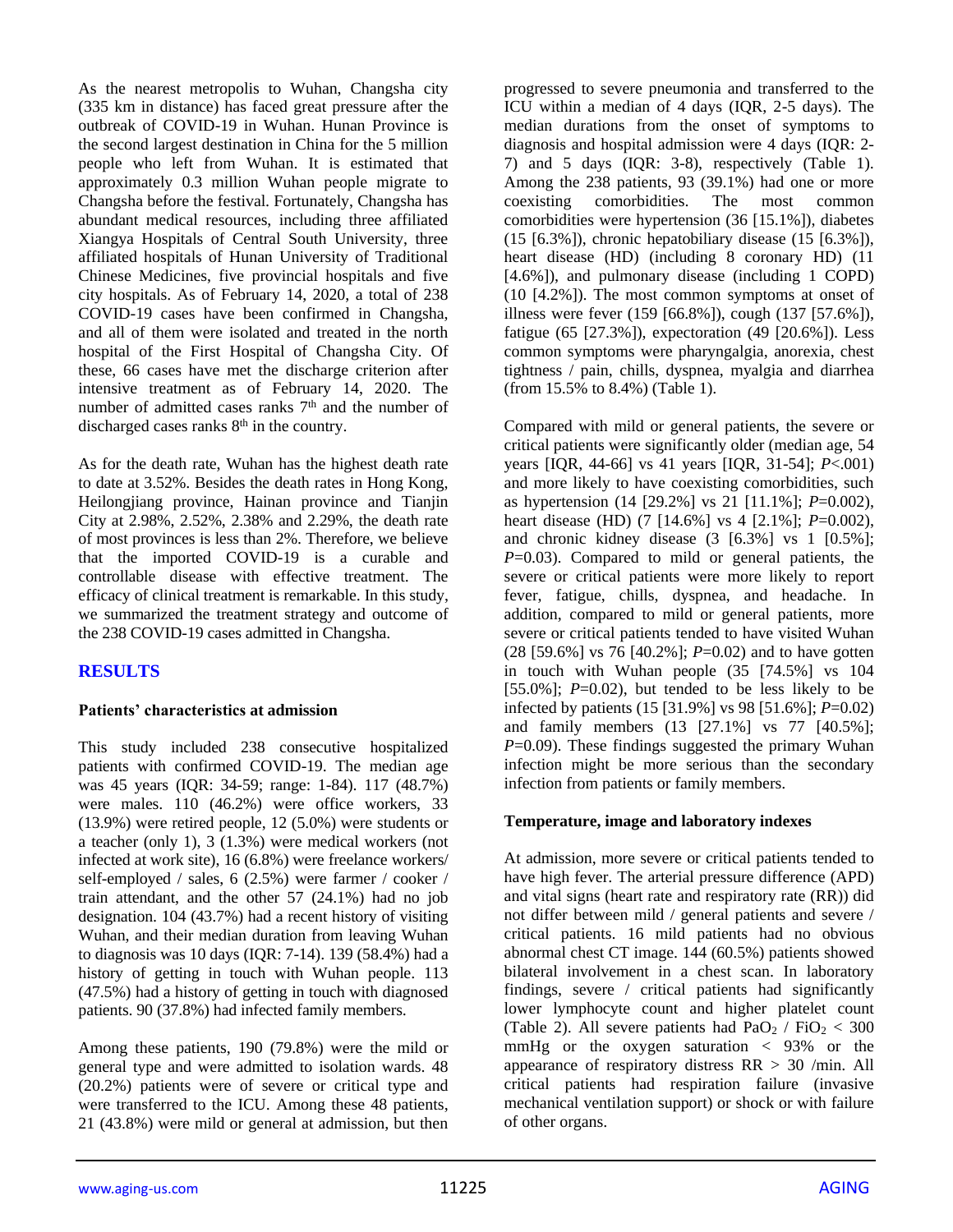## **Table 1. Patient characters.**

|                                                      |                             |                                                       | <b>Clinical Classification</b>           | $\ast P$     |
|------------------------------------------------------|-----------------------------|-------------------------------------------------------|------------------------------------------|--------------|
|                                                      | Total $(n=238)$             | Mild / General<br>$(n=190)$                           | <b>Severe / Critical</b><br>$(n=48)$     | value        |
| Age, median (IQR), yr                                | 45 ( $\pm$ 17), 45 (34, 59) | $43 \left( \pm 17 \right), 41 \left( 31 - 54 \right)$ | $\overline{54 \ (\pm 15)}$ , 54 (44, 66) | < 0.001      |
| Sex, No (%),                                         |                             |                                                       |                                          |              |
| Female                                               | 122(51.3)                   | 101(53.2)                                             | 21(43.8)                                 | 0.24         |
| Male                                                 | 117(48.7)                   | 89 (46.8)                                             | 27(56.3)                                 |              |
| Occupations, No (%),                                 |                             |                                                       |                                          |              |
| Office workers                                       | 110 (46.2)                  | 89 (47.1)                                             | 21(43.8)                                 | 0.70         |
| Retired                                              | 33 (13.9)                   | 20(10.6)                                              | 13(27.1)                                 | 0.003        |
| Student (1 teacher)                                  | 12(5.0)                     | 12(6.3)                                               | 0(0)                                     | 0.06         |
| Medical Worker                                       | 3(1.3)                      | 3(1.6)                                                | 0(0)                                     | 0.50         |
| Freelance Worker/ Self-employed /Sales               | 16(6.8)                     | 13(6.9)                                               | 3(6.3)                                   | > 99         |
| Farmer / Cooker / Train Attendant                    | 6(2.5)                      | 4(2.1)                                                | 2(4.2)                                   | 0.35         |
| None                                                 | 57(24.1)                    | 48 (25.3)                                             | 9(18.8)                                  | 0.34         |
| Wuhan visit, No (%),                                 | 104(43.7)                   | 76 (40.2)                                             | 28(59.6)                                 | 0.02         |
| Left Wuhan to diagnosis, median (IQR), d             | 10(7, 14)                   | 10(7, 15)                                             | 8(7, 12)                                 | 0.29         |
| Wuhan people touch, No (%),                          | 139 (58.4)                  | 104(55.0)                                             | 35(74.5)                                 | 0.02         |
| Patient touch, No (%),                               | 113(47.5)                   | 98 (51.6)                                             | 15(31.9)                                 | 0.02         |
| Family members infected, No (%),                     | 90(37.8)                    | 77(40.5)                                              | 13(27.1)                                 | 0.09         |
| Comorbidities, No (%),                               |                             |                                                       |                                          |              |
| Hypertension                                         | 36(15.1)                    | 21(11.1)                                              | 14 (29.2)                                | 0.002        |
| Chronic hepatobiliary disease                        | 15(6.3)                     | 11(5.8)                                               | 4(8.3)                                   | 0.51         |
| <b>Diabetes</b>                                      | 15(6.3)                     | 10(5.3)                                               | 5(10.4)                                  | 0.19         |
| Heart disease (HD) (8 Coronary HD)                   | 11(4.6)                     | 4(2.1)                                                | 7(14.6)                                  | 0.002        |
| Pulmonary diseases (1 COPD)                          | 10(4.2)                     | 8(4.2)                                                | 2(4.2)                                   | > 99<br>0.20 |
| Cerebrovascular disease                              | 8(3.4)                      | 5(2.6)                                                | 3(6.3)                                   |              |
| Bone disease<br>Gastric disease                      | 8(3.4)                      | 6(3.2)                                                | 2(4.2)                                   | 0.66         |
| Gynecological (breast) disease (1                    | 7(2.9)                      | 6(3.2)                                                | 1(2.1)                                   | > 99         |
| pregnancy)                                           | 7(2.9)                      | 5(2.6)                                                | 2(4.2)                                   | 0.63         |
| Chronic kidney disease                               | 4(1.7)                      | 1(0.5)                                                | 3(6.3)                                   | 0.03         |
| Endocrine                                            | 3(1.3)                      | 1(0.5)                                                | 2(4.2)                                   | 0.10         |
| <b>Blood</b> disease                                 | 2(0.8)                      | 1(0.5)                                                | 1(2.1)                                   | 0.36         |
| Malignancy                                           | 2(0.8)                      | 2(1.1)                                                | 0(0)                                     | > 99         |
| Sign and symptoms, No (%),                           |                             |                                                       |                                          |              |
| Fever                                                | 159(66.8)                   | 114(60.0)                                             | 45 (93.8)                                | < .0001      |
| Cough                                                | 137(57.6)                   | 106(55.8)                                             | 31(64.6)                                 | 0.27         |
| Fatigue                                              | 65(27.3)                    | 44 (23.2)                                             | 21(43.8)                                 | 0.004        |
| Expectoration                                        | 49(20.6)                    | 36(19.0)                                              | 13(27.1)                                 | 0.21         |
| Pharyngalgia                                         | 37(15.5)                    | 33 (17.4)                                             | 3(6.3)                                   | 0.07         |
| Anorexia                                             | 28 (11.8)                   | 20(10.5)                                              | 8(16.7)                                  | 0.24         |
| Chest tightness / pain                               | 23(9.7)                     | 18(9.5)                                               | 5(10.4)                                  | 0.84         |
| Chilly                                               | 22(9.2)                     | 14(7.4)                                               | 8(16.7)                                  | 0.05         |
| Dyspnea                                              | 20(8.4)                     | 9(4.7)                                                | 11(22.9)                                 | < .0001      |
| Myalgia                                              | 20(8.4)                     | 13(6.8)                                               | 7(14.6)                                  | 0.08         |
| Diarrhea                                             | 20(8.4)                     | 13(6.8)                                               | 7(14.6)                                  | 0.08         |
| Headache                                             | 11(4.6)                     | 6(3.2)                                                | 5(10.4)                                  | 0.03         |
| <b>Dizziness</b>                                     | 9(3.8)                      | 7(3.7)                                                | 2(4.2)                                   | > 99         |
| Vomiting                                             | 8(3.4)                      | 7(3.7)                                                | 1(2.1)                                   | > 99         |
| Nasal discharge                                      | 6(2.5)                      | 6(3.2)                                                | 0(0)                                     | 0.60         |
| Nasal obstruction                                    | 6(2.5)                      | 5(2.6)                                                | 1(2.1)                                   | > 99         |
| Onset of symptom to, median (IQR), d                 |                             |                                                       |                                          |              |
| Diagnosis                                            | 4(2, 7)                     | 4(2, 7)                                               | 4(3, 8)                                  | 0.15         |
| Hospital admission                                   | 5(3, 8)                     | 5(3, 8)                                               | 5(3, 9)                                  | 0.22         |
| Arterial pressure difference, median (IQR),<br>mm Hg | 48 (43-54)                  | 47 (43, 54)                                           | 49 (44, 54)                              | 0.40         |

Abbreviations: COPD, chronic obstructive pulmonary disease; IQR, interquartile range; HD, heart disease.

\* *P* values indicate differences between mild / general type and severe / critical patients. *P* < .05 was considered statistically significant.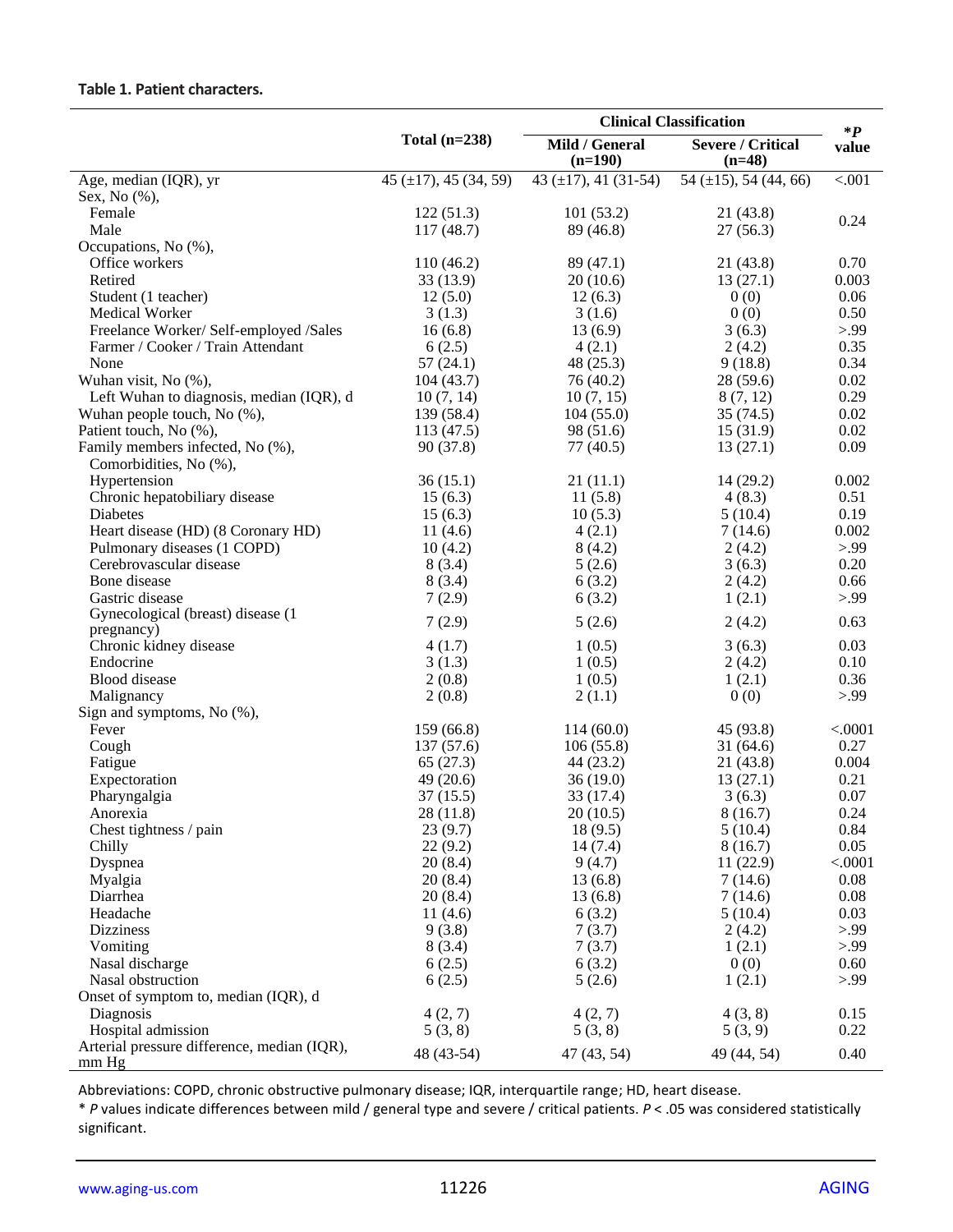|                                                |                                    |                 | <b>Clinical classification</b> | $\ast P$                             |          |
|------------------------------------------------|------------------------------------|-----------------|--------------------------------|--------------------------------------|----------|
|                                                | Normal range                       | Total $(n=238)$ | Mild / General<br>$(n=190)$    | <b>Severe / Critical</b><br>$(n=48)$ | value    |
| Temperature                                    |                                    |                 |                                |                                      |          |
| Low fever $(37.3^{\circ}C - 38.0^{\circ}C)$    | $36.3^{\circ}$ C-37.2 $^{\circ}$ C | 42 (17.6)       | 24 (12.6)                      | 18(37.5)                             | ${<}001$ |
| Medium fever $(38.1^{\circ}C - 39.0^{\circ}C)$ |                                    | 12(5.0)         | 8(4.2)                         | 4(8.3)                               | 0.27     |
| High fever (above $39.0^{\circ}$ C)            |                                    | 3(1.3)          | 0(0)                           | 3(6.3)                               | 0.01     |
| CT image                                       |                                    |                 |                                |                                      |          |
| Normal                                         |                                    | 6(2.5)          | 6(3.2)                         | 0(0)                                 | 0.60     |
| Single lung involvement                        |                                    | 88 (37.0)       | 73 (38.4)                      | 15(31.3)                             | 0.36     |
| Bilateral involvement                          |                                    | 144(60.5)       | 111(58.4)                      | 33(68.7)                             | 0.19     |
| Laboratory findings                            |                                    |                 |                                |                                      |          |
| White blood cell count, $\times 10^9$ /L       | $3.5 - 9.5$                        | 4.6(3.5, 5.7)   | 4.7(3.6, 5.7)                  | 4.5(2.9, 5.6)                        | 0.06     |
| Neutrophil count, $\times 10^9$ /L             | $1.8 - 6.3$                        | 2.9(2.1, 3.7)   | 2.9(2.1, 3.6)                  | 3.0(2.0, 3.8)                        | 0.44     |
| Lymphocyte count, $\times 10^9$ /L             | $1.1 - 3.2$                        | 1.1(0.8, 1.6)   | 1.2(0.9, 1.7)                  | 0.7(0.5, 1.4)                        | ${<}001$ |
| Eosinophil count, $\times 10^9$ /L             | $0.05 - 0.50$                      | 0.01(0, 0.05)   | 0.02(0.01, 0.06)               | 0(0, 0.01)                           | 0.10     |
| Platelet count, $\times 10^9/L$                | 125-350                            | 139 (111, 172)  | 178.5 (145.5, 235)             | 150 (130, 189)                       | 0.03     |
| Hemoglobin, g/L                                | 110-160                            | 130 (120, 141)  | 129 (120, 141)                 | 130 (119, 143)                       | 0.99     |

**Table 2. Temperature, image and laboratory findings of NCIP patients at admission.**

Abbreviations: CT, computed tomography.

\* *P* values indicate differences between mild / general type and severe / critical patients. *P* < .05 was considered statistically significant.

#### **Main treatment strategies**

All patients received antiviral treatment. The most common antiviral therapy was Lopinavir / Ritonavir alone (70 [29.3%]), Interferon (35 [14.7%]) and their combination (97 [40.8%]). Compared to mild or general patients, less severe or critical patients received Lopinavir / Ritonavir (6 [12.5%] vs 64 [33.7%]; *P*=0.004) and Interferon plus Lopinavir / Ritonavir (5 [10.4%] vs 92 [48.4%]; *P*<0.001). Some patients received Arbidol (16 [6.7%]), Xuebijing (TCM) (17 [7.1%]) and Chloroquine phosphate (3 [1.3%]). More severe or critical patients received Xuebijing (7 [14.6%] vs 10 [5.3%]; *P*=0.03, Table 3). As for the immunosuppressive therapy, 100% severe and critical patients received Glucocorticoid and Gamma-globulin treatment.  $28(14.7%)$  and  $27(14.2%)$  mild or general patients received Glucocorticoid and Gamma-globulin treatment, respectively. In addition, all severe and critical patients received pure oxygen inhalation. Four patients received mechanic ventilation support and one patient was treated with ECMO. Two of these four patients died, including the one with ECMO (Table 3).

#### **Treatment outcomes**

As of February 27, 2020, 161 patients (67.6%) had been discharged, and 2 patients (0.8%) died.

After admission, 31 mild or general type patients converted to the severe type. Among all these 48 severe or critical patients, 39 (81.3%) severe or critical patients converted to mild or general type after treatment,, at a median of 9 days (IQR, 6-12) after admission. 8 (16.7%) severe patients progressed to critical at a median of 7.5 days (IQR, 2.5-10) after admission, and six of them became better after intensive care and treatment. Two critical patients died. One 64-year Wuhan male died at 16 days after admission, 23 days after he left from Wuhan; one 58 year Changsha male died at 25 days after admission, 34 days after he left from Wuhan.

The discharge rate was almost the same between mild / general patients and severe / critical patients (130 [68.4%] vs 31 [64.6%]; *P*=0.49). Among those discharged, the duration from admission to discharge was 13 days (IQR, 10-16). Compared to patients with mild or general type, discharged patients who presented with severe or critical type had longer median length of hospital stay (LOH) (12 [IQR, 10-16] days vs 15 [IQR, 12-20]; *P*=0.006) (Table 4). Apart from two dead patients, the Kaplan-Merrier (KM) curve showed the 10-, 14-, 20- and 28-day discharge rate was 19.1%, 42.8%, 65.0% and 76.4%, respectively (Figure 1 and Supplementary Table 1). The 10-, 14-, 20- and 28 day discharge rate for mild / general patients and severe / critical patients were 21.6%, 45.8%, 67.1%, 75.0% and 8.7%, 30.4%, 56.1%, 77.6%, respectively (Logrank *P*=0.19, Figure 2 and Supplementary Table 2).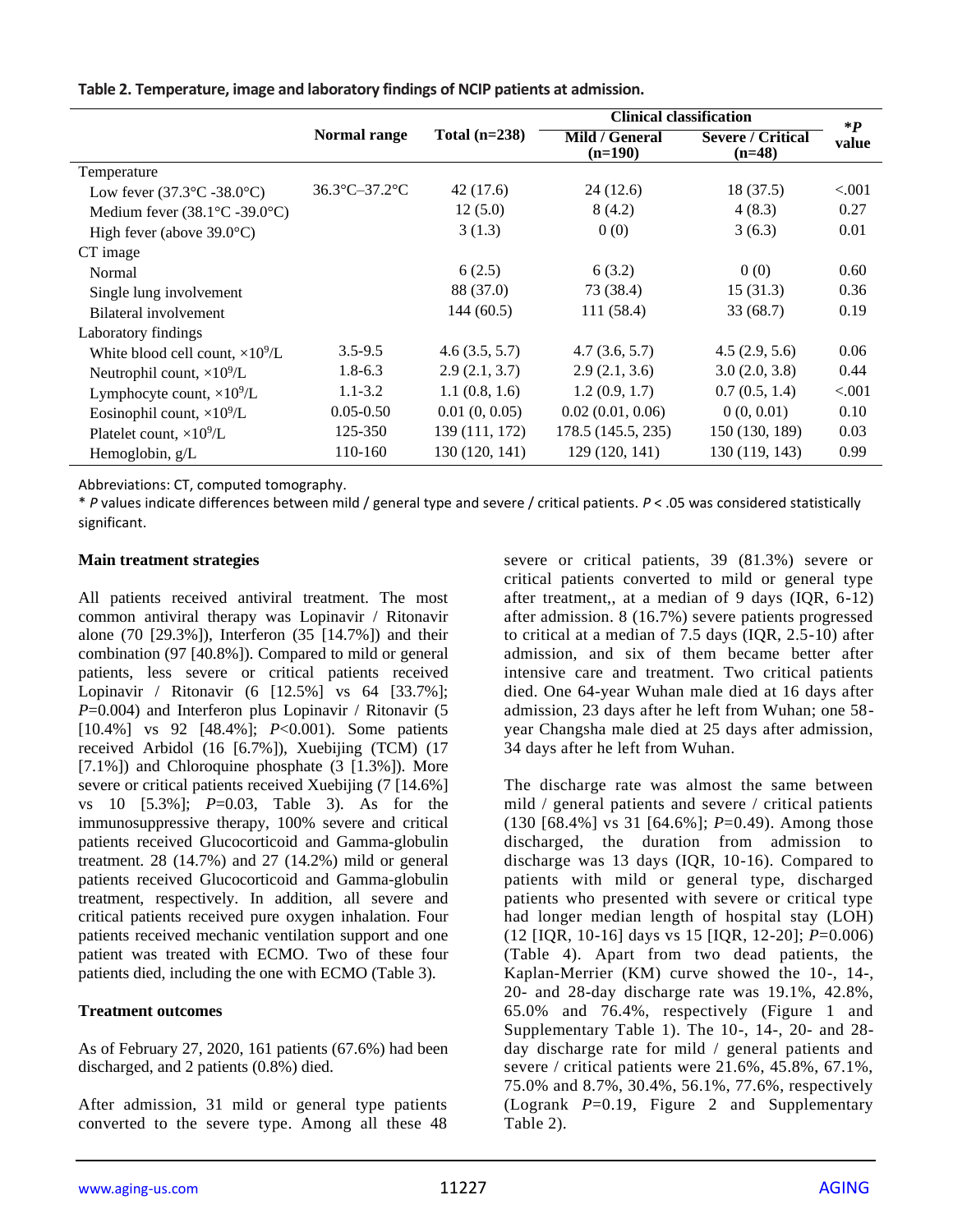#### **Table 3. Treatment of COVID-19 patients.**

|                                                 | <b>Total</b> | <b>Clinical classification</b> | $\ast P$                             |         |
|-------------------------------------------------|--------------|--------------------------------|--------------------------------------|---------|
|                                                 | $(n=238)$    | Mild / General<br>$(n=190)$    | <b>Severe / Critical</b><br>$(n=48)$ | value   |
| Complications, No. (%)                          | 15(6.3)      | 3(1.6)                         | 12(25.0)                             | < .001  |
| Antiviral therapy, No. (%)                      |              |                                |                                      |         |
| Lopinavir/Ritonavir alone                       | 70(29.3)     | 64 (33.7)                      | 6(12.5)                              | 0.004   |
| Lopinavir/Ritonavir + Interferon<br>(analogues) | 97(40.8)     | 92 (48.4)                      | 5(10.4)                              | < 0.001 |
| Interferon (analogues)                          | 35(14.7)     | 32(16.8)                       | 3(6.25)                              | 0.06    |
| Arbidol alone                                   | 16(6.7)      | 11(5.8)                        | 5(10.4)                              | 0.33    |
| Arbidol + Interferon (analogues)                | 11(4.6)      | 11(5.8)                        | 0(0)                                 | 0.13    |
| Xuebijing (TCM)                                 | 17(7.1)      | 10(5.3)                        | 7(14.6)                              | 0.03    |
| Chloroquine phosphate                           | 3(1.3)       | 3(1.6)                         | 0(0)                                 | > 99    |
| Immunosuppressive therapy, No. (%)              |              |                                |                                      |         |
| Glucocorticoid therapy                          | 76 (31.9)    | 28 (14.7)                      | 48 (100)                             | < 0.001 |
| Gamma-globulin therapy                          | 75(31.5)     | 27(14.2)                       | 48 (100)                             | < .001  |
| Respiratory support, No. (%)                    |              |                                |                                      |         |
| Oxygen inhalation                               | 48 (20.2)    | 0(0)                           | 48 (100)                             | < 0.001 |
| Mechanic ventilation                            | 4(1.7)       | 0(0)                           | 4(8.3)                               | 0.002   |
| <b>ECMO</b>                                     | 1(0.4)       | 0(0)                           | 1(2.1)                               | 0.20    |

Abbreviations: TCM, traditional Chinese medicine; ECMO, extracorporeal membrane lung oxygenation.

\* *P* values indicate differences between mild / general type and severe / critical patients. *P* < .05 was considered statistically significant.

#### **The effect of different characteristics on the outcome (discharge)**

As for the discharge, the discharge rate is almost the same between severe / critical type and mild / general type. But LOH was significantly longer in severe / critical type. When the discharge is served as an outcome, we performed COX regression analyses to evaluate the effect of antiviral drugs on discharge. Table 5 listed the analysis results of antiviral treatment. Hazard ratio (HR) values indicated the ratio of hazards of discharge among the patients with diverse antiviral therapy compared to the hazards of discharge among the patients with reference Lopinavir/Ritonavir alone treatment. Here, the higher HR is, the more likely to discharge from hospital compared to Lopinavir/ Ritonavir alone treatment. So, Arbitol plus Interferon treatment is significant beneficial for discharge than Lopinavir/Ritonavir alone treatment in total patients (HR  $(95\% \text{ CI}) = 2.50 \ (1.07, 5.83), \ P = 0.03$ . In mild / general patients, Arbitol alone treatment also showed significant beneficial for discharge than Lopinavir/Ritonavir alone treatment (HR (95% CI) = 2.13 (1.08, 4.20), P=0.03). For severe/critical patients, Xuebijing is more beneficial for discharge (HR (95% CI) = 40.99 (2.50, 670.88), P=0.01).

In addition, the effects of other clinical characteristics (such as comorbidities and laboratory indexes) on discharge were summarized in Table 6. Most comorbidies seemed to be protective against discharge, but their effects were not significant. Gynecological disease was beneficial for discharge (HR=2.27, P=0.05), but such an effect was unreliable due to minimal sample size (only 7 patients had gynecological disease, Table 1). As for the laboratory indexes, none of them significantly affect the discharge (Table 6).

## **DISCUSSION**

In this study, we summarized the clinical characteristics and treatment outcome of 236 COVID-19 patients who were diagnosed before February 14 in Changsha city. About 20% patients were severe and critical type. Two patients died due to the severe disease. The 10-, 14-, 20 and 28-day discharge rate was 19.1%, 42.8%, 65.0% and 76.4%, respectively. The 10-, 14-, 20- and 28-day discharge rate for mild / general patients and severe / critical patients were 21.6%, 45.8%, 67.1%, 75.0% and 8.7%, 30.4%, 56.1%, 77.6%, respectively.

Compared to patients with mild or general type, discharged patients who presented with severe or critical type had longer median length of hospital stay (LOH) (12 [IQR, 10-16] days vs 15 [IQR, 12-20]; *P*=0.006). In addition, severe / critical patients were older, more likely to visit Wuhan, get in touch with Wuhan people. Mild / general patients were more likely to be infected by patients and family members. Severe/critical patients were more likely to have comorbidities, such as hypertension, heart disease and chronic kidney disease. Severe/critical patients were more likely to have symptoms, such as fever, fatigue, dyspnea, etc. Moreover, severe / critical patients had lower lymphocyte and platelet counts. TCM Xuebijing were used more frequently in severe / critical patients and this drug showed significant benefit in severe / critical patients.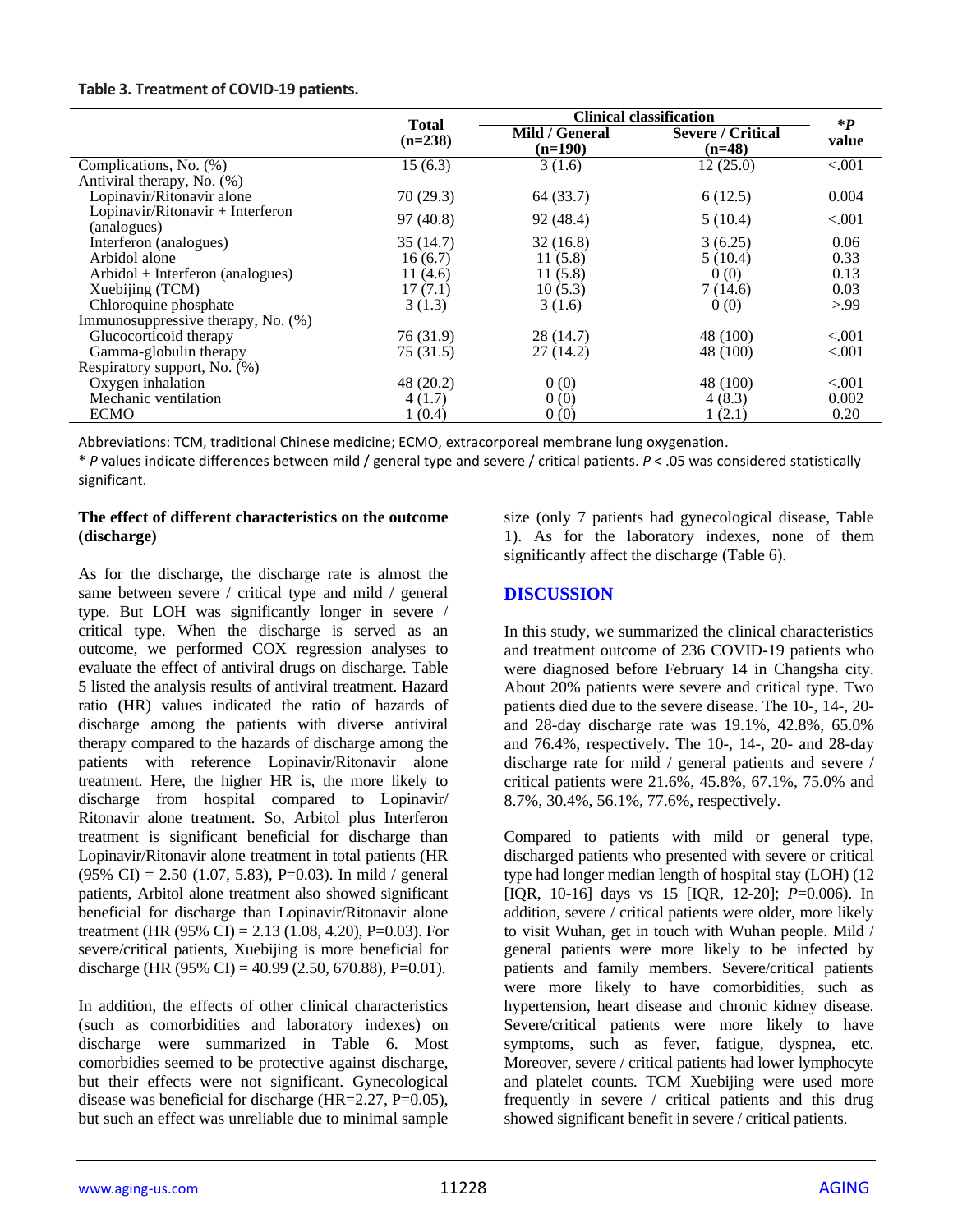#### **Table 4. Treatment outcome as for February 28, 2020.**

|                                             |                 | <b>Clinical classification</b> | $\mathbf{P}$ value       |         |
|---------------------------------------------|-----------------|--------------------------------|--------------------------|---------|
|                                             | Total $(n=238)$ | Mild / General $(n=190)$       | Severe / Critical (n=48) |         |
| Outcome, No. (%)                            |                 |                                |                          |         |
| Discharge                                   | 169(71)         | 130 (68.4)                     | 31(64.6)                 | 0.49    |
| Change to mild/general type                 | 39(16.4)        | 0(0)                           | 39 (81.3)                | < 0.001 |
| Severe change to critical type              | 8(3.4)          | 0(0)                           | 8(16.7)                  | < 0.001 |
| Death                                       | 2(0.8)          | 0(0)                           | 2(4.2)                   | 0.04    |
| Duration from admission to, median (IQR), d |                 |                                |                          |         |
| Discharge (LOH)                             | 13(10, 16)      | 12(10, 16)                     | 15(12, 20)               | 0.006   |
| Change to mild/general type                 | 9(6, 12)        |                                | 9(6, 12)                 |         |
| Change to critical type                     | 7.5(2.5, 10)    |                                | 7.5(2.5, 10)             |         |
| Death, d                                    |                 |                                | 20.5(16, 25)             |         |

Abbreviations: LOH, length of hospitalization.

\* *P* values indicate differences between mild / general type and severe / critical patients. *P* < .05 was considered statistically significant.

The coronavirus disease-19 (COVID-19) spreads rapidly and has obvious family aggregation [7]. Currently, there are no specific antiviral drugs to kill the virus (treatment guideline). Comprehensive management and active symptomatic treatment are the main treatment strategies. As COVID-19 is a respiratory infectious disease with strong transmission, we need high personal protection requirements for doctors and nurses. Comprehensive strategies have played important roles in decreasing the mortality rate and preventing the infection of medical workers. Here, we summarized three main strategies, including the treatment strategy, infection control strategy, and safeguard strategy.

#### **The first one is the treatment strategy**

1.1 For mild patients, doctor in charge assessed patient's condition daily according to the patient's symptoms, vital signs and oxygen saturation. Patients who had no fever at 3-5 days after hospitalization received coronavirus nucleic acid tests and CT scan for doctors to detect disease changes. As shown in Table 1, 160 (67.2%) cases reported having fever before hospitalization, but the majority of patients had no fever after admission. As shown in Table 2, only 58 (24.3%) patient had fever and most of them (42 [72.4%]) were low-fever (37.3-38.0 °C).



**Figure 1. Kaplan-Meier curve of the hospital probabilities (still in hospitalization without discharge) for all 236 alive hospitalized COVID-19 patients.**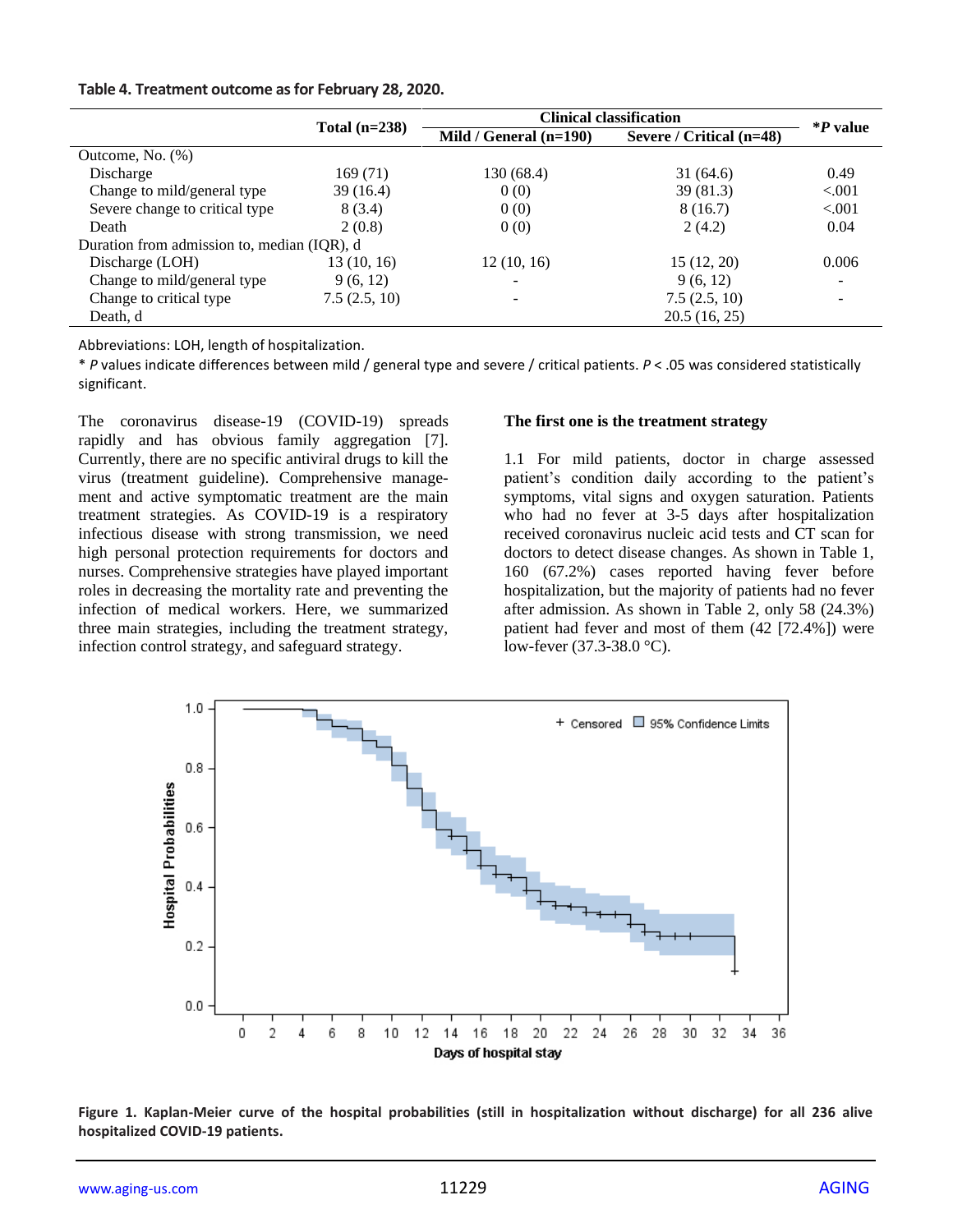Among 94 patients who had no fever after admission, 16 patients were found obvious glass-like changes in bilateral lungs by CT scan at three days later postadmission. That was a sign for disease exacerbation from mild to severe. At that moment, the addition of pure oxygen inhalation, low-dose glucocorticoid and shortterm gamma-globulin therapy was necessary. By above treatment, 15 patients turned back to mild, 10 of whom turned to mild in 2-6 days; the rest 5 patients turned to mild in 15-20 days. However, one patient became worsen to critical. With active treatment, he had turned back to severe type and still stayed in hospital. Due to the CT finding at early stage, we could detect the changes in lung and perform active treatment as early as possible, which effectively shortened the duration of patients in severe condition. For patients who had unilateral glass-grinding change by CT scan at 3 days post-admission, oxygen inhalation and active symptomatic treatment were given to timely prevent the transition of mild disease to severe disease. For patients who were negative in coronavirus nucleic acid test after antiviral therapy for long time, we collected their blood serum and stem cells at the recovery stage. As for February 27, the accumulative number of discharge patients was 161. The cure rate was 67.6%. The average length of hospital stay was 12.5 days. Among cities which had accumulative confirmed COVID-19 patients of more than 200 cases, Changsha's discharge rate ranks 5<sup>th</sup>.

1.2 For severe and critical patients, their condition changed rapidly and they had more basic diseases. Therefore, the treatment was more difficult than mild patients. In this case, we centralized our medical recourses, experts, drugs and patients. All severe and critical patients were admitted in two ICU wards, and all medical professionals experienced in intensive medicine were concentrated in these two wards. We adopted the 'one-person-one-team' strategy to secure every severe or critical patient to have his/her own team of doctor and nurse. Every day, the team leader must report all the patient' situation to the senior doctors, including the vital signs, blood gas analysis results, changes in biochemical indexes and clinical symptoms, and airway management, etc. For patient who poorly responded to treatment, the onsite senior doctors need to provide alternative effective options as soon as possible. For patients who had basic diseases or complications, senior specialists would give their corresponding treatment advice. For patients who might became severe or critical according to image and laboratory alert, a group of senior experts would be invited through remote consultation system for next treatment regimen. Our senior experts were from three Xiangya affiliated hospitals, Hunan University of traditional Chinese Medicine, and Hunan Institute of traditional Chinese Medicine, etc.

1.3 As for the traditional Chinese medicine (TCM), more than 90% cases received TCM treatment. TCM experts differentiated symptoms and exerted treatment for patients daily. We found that COVID-19 in Changsha area had some regularity in TCM pathogenesis, which belonged to the 'warm heat' type of epidemic disease. On the whole, it could be treated according to TCM 'warm' epidemic disease; but there was also a great degree of variability, especially for



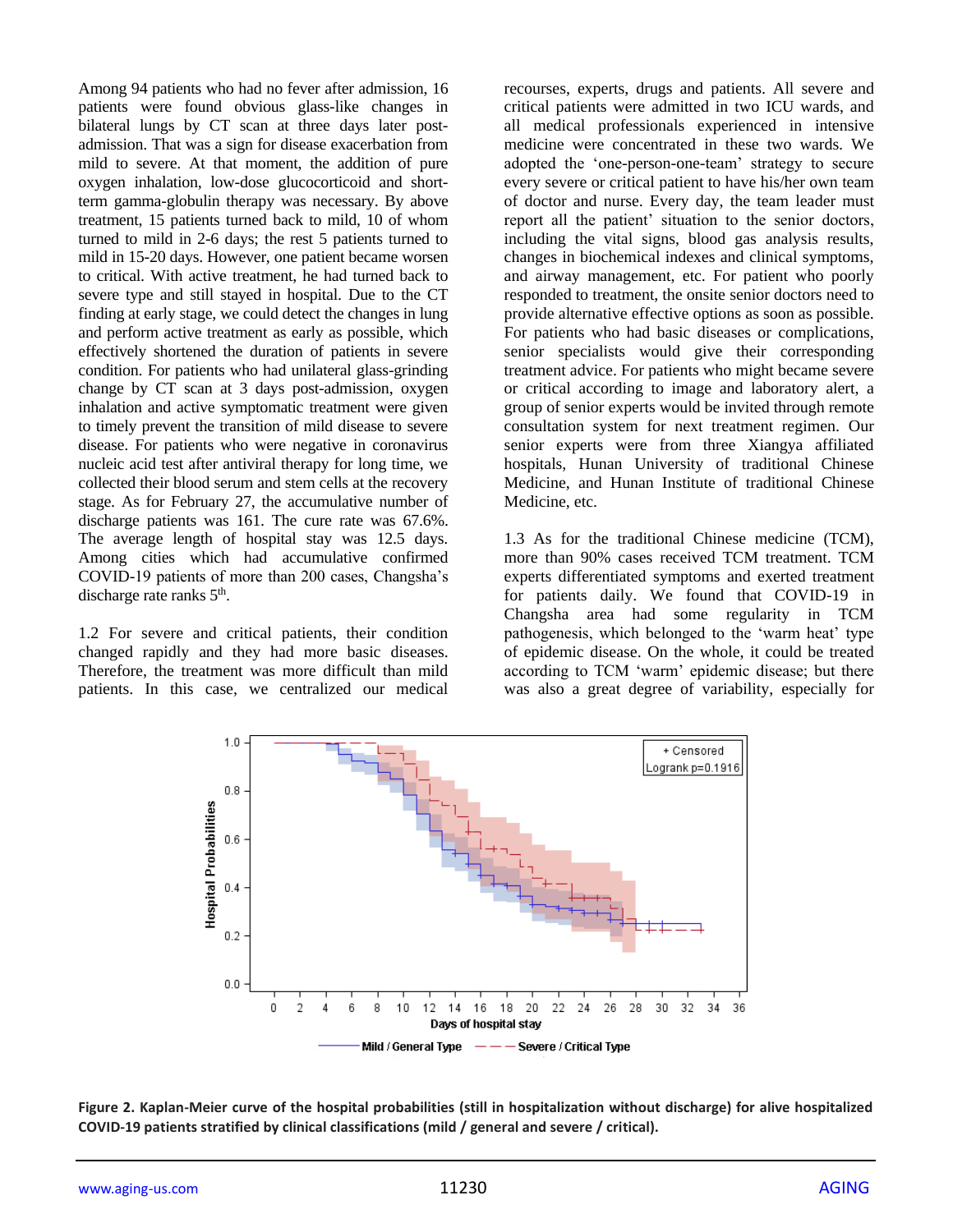| Table 5. The impact of different drug management on the prognosis of mild/general and severe/critical patients. |  |  |
|-----------------------------------------------------------------------------------------------------------------|--|--|
|-----------------------------------------------------------------------------------------------------------------|--|--|

|                                                 | Total $(n=238)$         |      | <b>Subgroups</b> |                          |                         |                          |  |
|-------------------------------------------------|-------------------------|------|------------------|--------------------------|-------------------------|--------------------------|--|
| <b>Candidate variables</b>                      |                         |      |                  | Mild / General $(n=190)$ |                         | Severe / Critical (n=48) |  |
|                                                 | *HR (95% CI)<br>P value |      | HR (95% CI)      | D<br>value               | HR (95% CI)             | P<br>value               |  |
| Antiviral therapy,                              |                         |      |                  |                          |                         |                          |  |
| Lopinavir/Ritonavir alone                       | Ref                     |      | Ref              |                          | Ref                     |                          |  |
| Lopinavir/Ritonavir +<br>Interferon (analogues) | 1.31 (0.89,<br>1.93)    | 0.17 | 1.29(0.83, 2.00) | 0.25                     | 0.55(0.07,<br>4.12)     | 0.56                     |  |
| Interferon (analogues)                          | 0.95(0.55,<br>1.64)     | 0.85 | 0.82(0.45, 1.50) | 0.52                     | 3.35(0.72,<br>15.65)    | 0.12                     |  |
| Arbidol alone                                   | 1.44(0.75,<br>(2.75)    | 0.27 | 2.13(1.08, 4.20) | 0.03                     | 4.18(0.51,<br>34.28)    | 0.18                     |  |
| $Arbidol + Interferon$<br>(analogues)           | 2.50(1.07,<br>5.83)     | 0.03 | 2.29(0.89, 5.84) | 0.08                     |                         |                          |  |
| Xuebijing (TCM)                                 | 1.51(0.47,<br>4.83)     | 0.49 | 0.99(0.24, 4.11) | 0.99                     | 40.99 (2.50,<br>670.88) | 0.01                     |  |
| Chloroquine phosphate                           | 0.42(0.06,<br>3.07)     | 0.40 | 0.40(0.06, 2.92) | 0.37                     |                         |                          |  |

Abbreviations: TCM, traditional Chinese medicine, HR, hazard ratio; CI, confidence interval.

\*HR values indicated the ratio of hazards of discharge among the patients with diverse antiviral therapy compared to the hazards of discharge among the patients with reference Lopinavir/Ritonavir alone treatment.

**Table 6. The impact of characteristics on prognosis (discharge).**

| <b>Candidate variables</b>                   | *HR (95% CI)     | $P$ value |
|----------------------------------------------|------------------|-----------|
| Age                                          | 1.00(0.99, 1.00) | 0.32      |
| Gender                                       |                  |           |
| Female                                       | Ref              |           |
| Male                                         | 1.14(0.84, 1.56) | 0.41      |
| Type                                         |                  |           |
| Mild / general                               | Ref              |           |
| Severe / critical                            | 0.78(0.53, 1.15) | 0.21      |
| Comorbidities                                |                  |           |
| Hypertension                                 | 0.94(0.61, 1.44) | 0.78      |
| Chronic hepatobiliary disease                | 0.94(0.48, 1.84) | 0.86      |
| <b>Diabetes</b>                              | 0.96(0.49, 1.87) | 0.89      |
| Heart disease (HD) (8 Coronary HD)           | 0.90(0.42, 1.92) | 0.78      |
| Pulmonary diseases (1 COPD)                  | 0.83(0.34, 2.03) | 0.69      |
| Cerebrovascular disease                      | 2.10(0.98, 4.49) | 0.06      |
| Bone disease                                 | 0.89(0.39, 2.01) | 0.77      |
| Gastric disease                              | 0.63(0.23, 1.72) | 0.36      |
| Gynecological (breast) disease (1 pregnancy) | 2.27(1.00, 5.15) | 0.05      |
| Other                                        | 1.12(0.52, 2.38) | 0.78      |
| <i>*Laboratory Indexes</i>                   |                  |           |
| White blood cell count                       | 1.09(0.94, 1.27) | 0.24      |
| Neutrophil count                             | 1.04(0.89, 1.22) | 0.59      |
| Lymphocyte count                             | 1.07(0.95, 1.22) | 0.27      |
| Eosinophil count                             | 1.03(0.91, 1.17) | 0.60      |
| Platelet count                               | 1.07(0.91, 1.25) | 0.44      |
| Hemoglobin                                   | 0.92(0.79, 1.06) | 0.24      |

Abbreviations: HR, hazard ratio; CI, confidence interval.

\*HR values indicated the ratio of hazards of discharge among the patients with diverse antiviral therapy compared to the hazards of discharge among the patients with reference Lopinavir/Ritonavir alone treatment.

For #Laboratory Indexes, HR (95% CI) was calculated by using the hazards of discharge at 1 standard deviation (SD) increase of the laboratory indexes compared to the hazards of discharge at baseline laboratory indexes.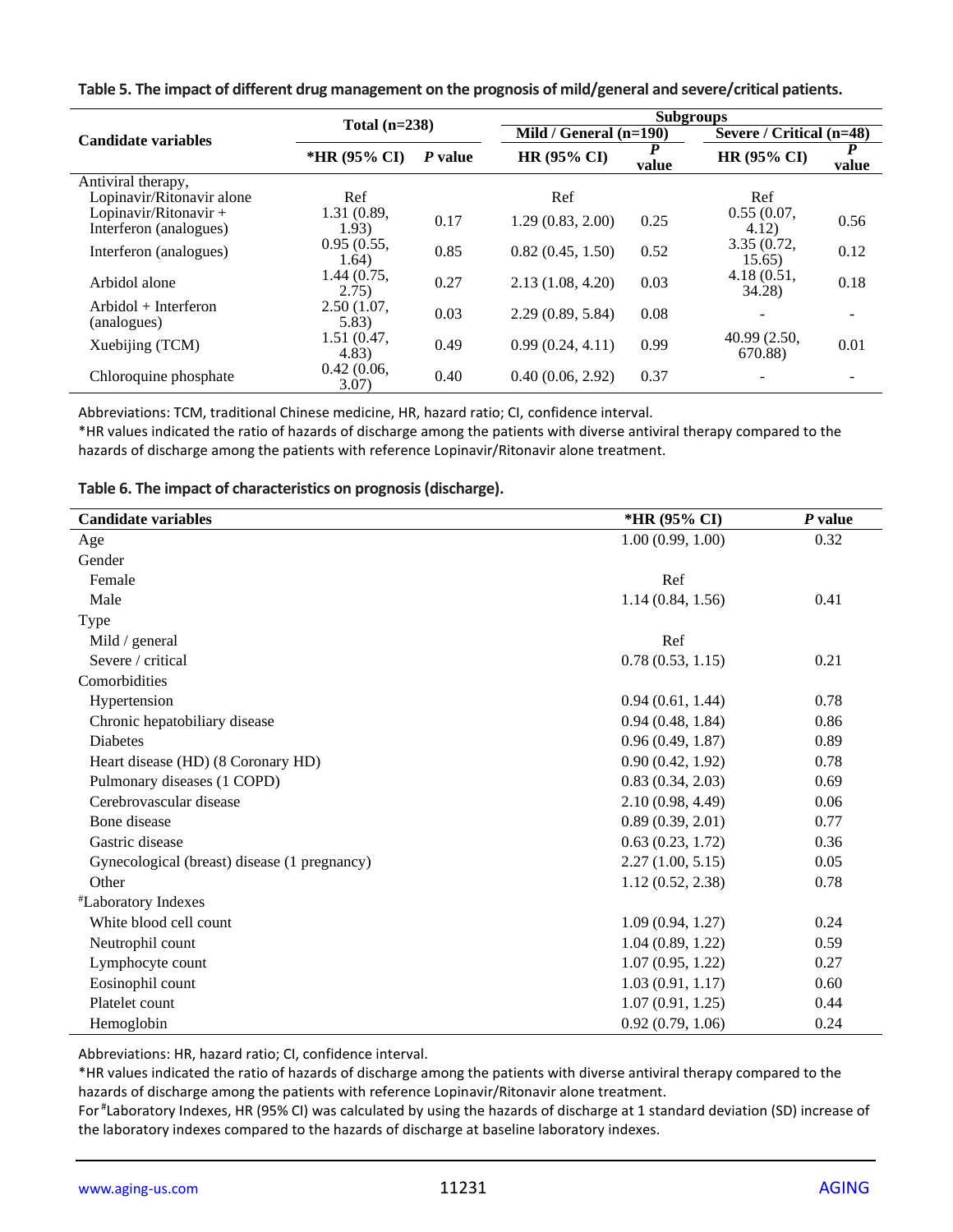patients with basic disease, old patients, and severe / critical patients. The TCM syndrome type of COVID-19 was closely related to its basic constitution, which accorded with the theory that "the external evil is moving, the recipient is hard to know; patient being aware once having symptoms, then disease could be distinguished ". From the real-world observation, among COVID-19 patient with mild and general type, TCM syndrome types 'warm evil attacked defense system', 'warm dryness injured saliva', and 'little sun stagnated heat' were common, and each syndrome type was also always coupled with 'dampness evil (or turbid poison)'. For severe patients, common TCM syndrome types were 'gas-water deficiency', 'evil heat blocked lung', and 'heat phlegm accumulated in lung'. For critical patients, the syndrome type and performance were 'extreme gas-water deficiency', 'internal closed with external collapsed'.

1.4 Nutrition support and early rehabilitation training were important for critical patients. Nasal jejuna nutrition-feeding tube could effectively reduce the risk of reflux and aspiration, and improve the tolerance of patients to enteral nutrition (EN). Early rehabilitation training has pretty high potency ratio, because it could reduce the mortality of severe patients and shorten the length of hospital stay and length of ventilator use. But critical patients were not able to rehabilitate actively, so medical staff need to intervene proactively. COVID-19 patients, especially the severe patients, can achieve good outcome by early lung rehabilitation. Early lung rehabilitation (ELR) is good for sputum drainage and functional exercise of diaphragm; ELR can prevent thrombosis, re-infection and other complications; it is also conducive to control pneumonia, prevent ventilatorassociated pneumonia, reduce the risk of deep venous thrombosis, and improve mental health and life quality.

1.5 Psychological care is particularly important in severe patients and those with positive viral nucleic acid for long time. On the one hand, they are concerned that the disease cannot be effectively controlled; on the other hand, they are concerned about the medication-caused side effects and sequelae after discharge. Most of these patients are highly educated and are more stressed than the average, so psychological care is particularly important. The measures we take are to send them daily greeting messages to relieve their psychological stress, eliminate their fear and improve their compliance with medication.

2. The second strategy is the infection control strategy. We have taken the following measures to prevent infection of medical workers:

2.1. We strictly set up individual 'three zones' (contaminated zone, potential contaminated zone, and



**Figure 3. Organization structure of COVID-19 defense and control system.**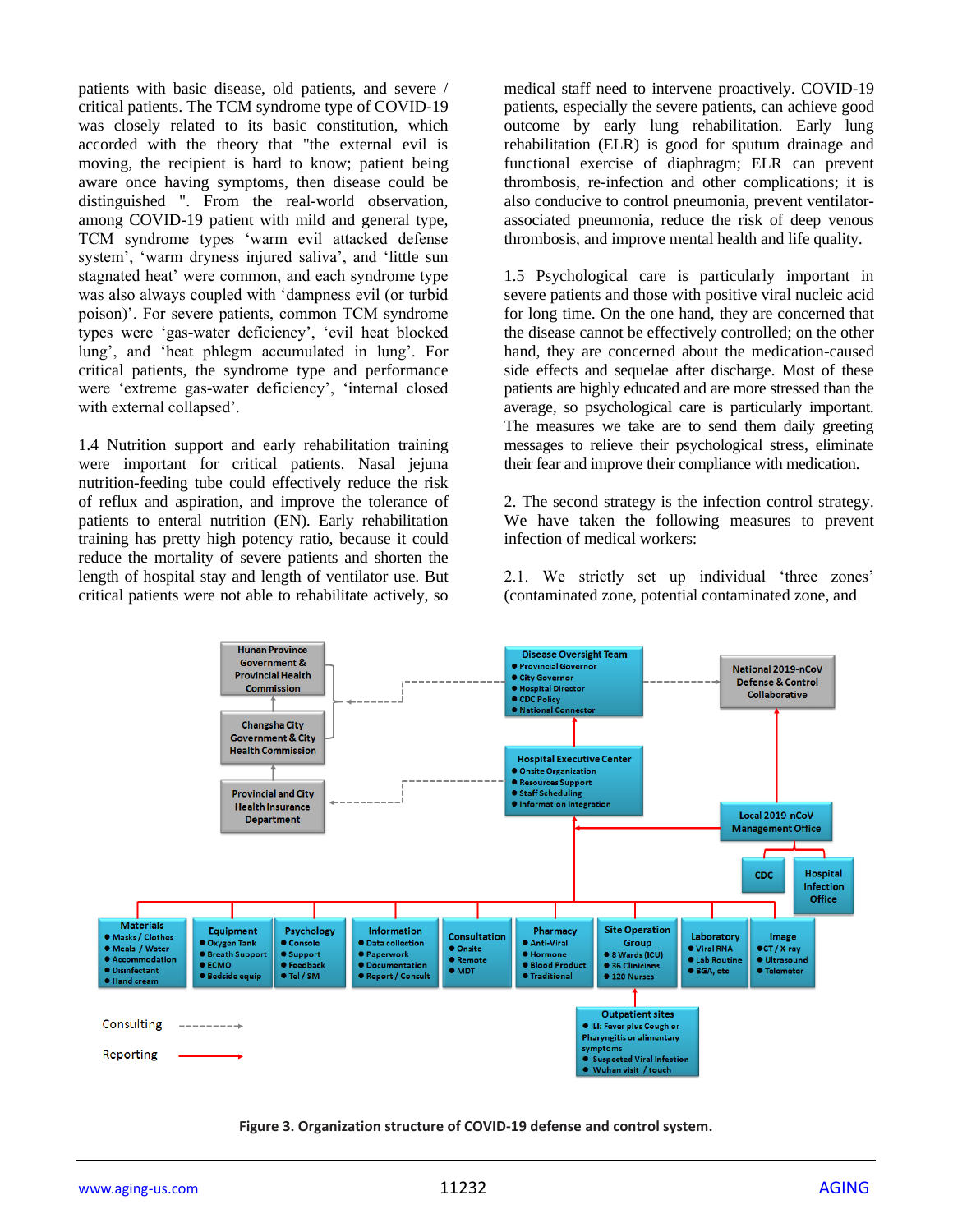clean zone) and 'two channels' (medical personnel passage and patient passage). All items must be passed through the transfer window, which is sterilized by ultraviolet light.

2.2 We setup dressing mirror for workers to check protective cloth by themselves. We also have full-time supervisor to double check the guard suite. In the clothes taking-off room, the clothes taking-off process is printed out on the wall, and surveillance cameras monitor the taking-off process. Medical workers who are going to leave the contaminated zone should be taken out in pairs for mutual supervision. Medical workers must bathe and change clothes before leaving the ward. Then, they stay in a designated hotel to rest.

2.3 Sufficient rest time and psychological care are necessary for medical workers. All medical staffs work 4 to 6 hours per shift. Anyone who has physical discomfort must leave the isolation ward and take a rest at the designated hotel. There are 'three not-allowed': 1) sick personnel is not allowed to work in isolation ward, 2) fatigue ones are not allowed to work, 3) workers without correct dressing are not allowed to work. Professional psychological counselors carry on psychological counseling for medical workers in designated hospital to relieve their panic mental.

2.4 To ensure the personal protection of medical workers who take care of patients during transporting, all patient-transporting vehicles are negative pressure ambulances.

3. The third one is the material support strategy. As shown in Figure 3, we have a strong material support system, including the net-work support system. To ensure the treating capacity of 300 patients, we renovated three floors in two buildings and opened eight nursing unit within 6 days immediately after Spring Festival. All the patients in Changsha area are timely admitted and treated in our hospital. All related departments, including the Finance Bureau, Health Commission, Residential and Construction Bureau, Environmental Protection Department, Gas Provider, Bureau of Governmental Affairs, CDC, etc, have made their best to contribute and ensure the hospitalization of all infected patients and zero-hospital infection of medical staff. In short period after COVID-19 outbreak, we selected and trained 600 medical staffs from the public hospitals throughout the city. We arranged them to work in isolation ward by stages and in groups. We also purchased all the protective materials and medical equipment in emergency, including ECMO, bronchofiberscope, mobile CT, etc. We requisitioned three hotels for medical staffs to take a rest, and two hotels to centralize the discharged patients for isolation and

clinical observation. To secure enough rest for medical staffs, nine buses are responsible for the daily shifting, according to the medical staffs' working time schedule. Bureau of Environmental Protection and CDC are in charge of properly dealing with the medical sewage and trash. The gas, electricity, water and telecom providers ensure the sufficient resource supply. Governmental Affair Bureau guarantees the daily diet and nutrition of all medical staffs and patients. During the entire medical treatment process, it is precisely because of such a safeguard support system, we have no worries, and we spend all our time and energy on how to rescue, treat and care patients, how to do a good job for personal protection and prevent infection for workers. We make our best to control mild patients not to become severe, severe patients not to become critical, and critical patients not to die.

As of February 27, 2020, two patients have died. One 64-year old male patient died on February 15, 2020. This patient had hypertension, COPD and smoking history. Multilobular infiltration, lymphopenia and bacterial co-infection occurred during disease progression. This patient had all six indexed in the MuLBSTA score [7], which is effective in predicting mortality in viral pneumonia. Another 58-year old male patient died on February 21, 2020. This patient left Wuhan on January 14, 2020, and was diagnosed and admitted on January 23, 2020. At admission, this patient had lung infiltration by CT scan, belonging to general type. On January 31, 2020, the disease progressed rapidly and critically. After 16-days of treatment, with invasive ventilation CRRT and even ECMO, this patient died on February 17, 2020.

## **MATERIALS AND METHODS**

#### **Study design and participants**

This study was approved by the institutional ethics board of the First Hospital of Changsha city (No. KL-2020002). All consecutive patients with confirmed COVID-19, who were admitted to the north hospital of First Hospital of Changsha city from January 22 to February 14, 2020, were enrolled. Signed consent was obtained from patients. The First Hospital of Changsha city is the teaching hospital of Central South University and Nanhua University. Its north hospital was established in response to SARS in 2003. Currently, the north hospital of the First hospital of Changsha city is the only designated hospital responsible for the treatments for all COVID-19 patients throughout Changsha city. All COVID-19 patients were diagnosed according to WHO interim guidance [8]. All COVID-19 patients admitted in the north hospital were treated in accordance with the national COVID-19 treatment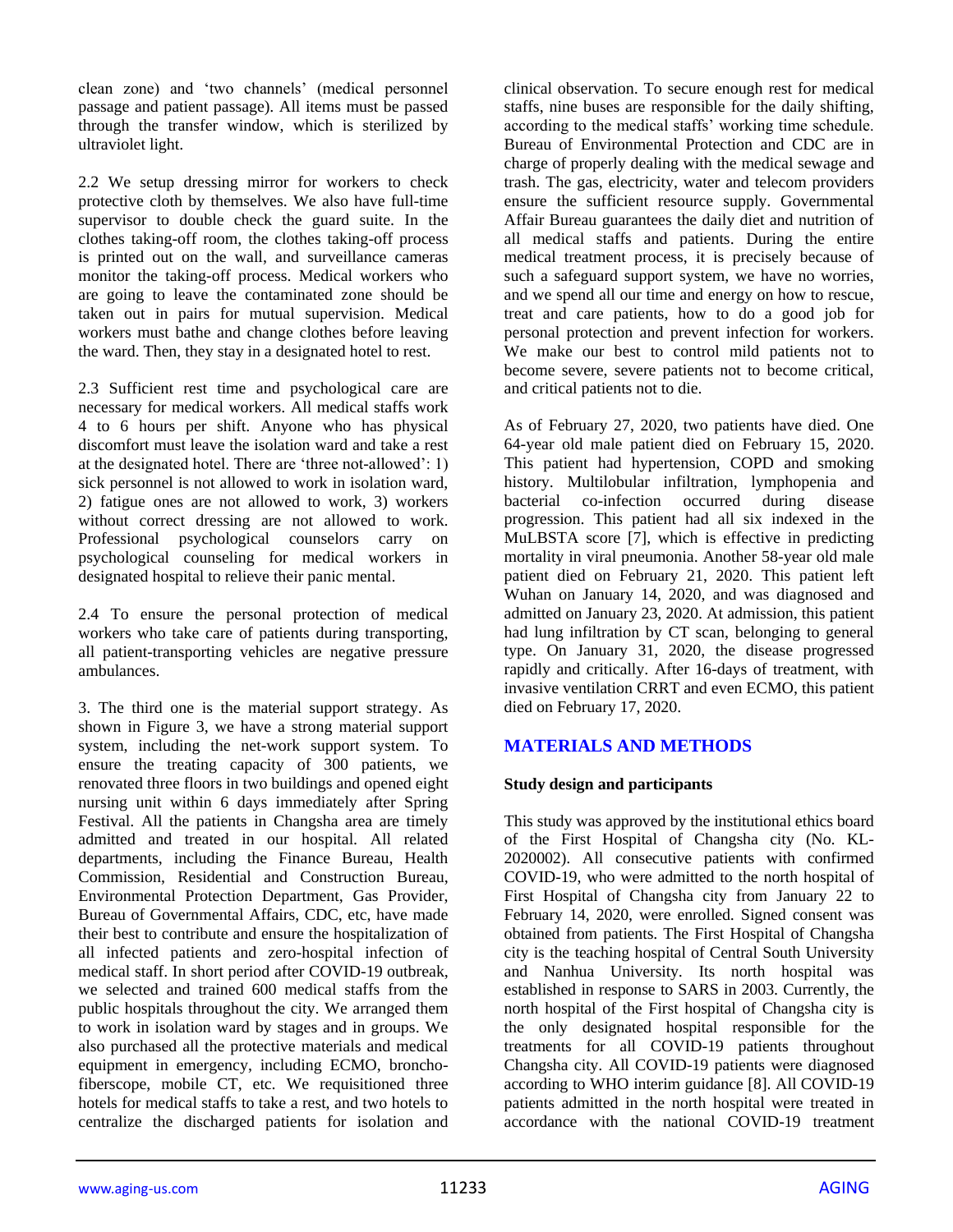guidance (Trial Edition 2). Consistent with the published Wuhan study [4], the treatment outcomes were discharge, mortality, and length of hospital stay (LOH). All patients were followed up until February 27, 2020.

## **Diagnostic criteria**

Suspected cases were diagnosed according to the clinical manifestations combined with the following epidemiological histories: 1) travel history or residence history in the community of Wuhan and its surrounding areas within 14 days prior to onset of the disease; 2) contact history with COVID-19 (RT-PCR 2019-nCoV positive) patient within 14 days before onset; 3) contact with people who had fever or respiratory symptoms and migrated from Wuhan and the surrounding areas or from the community where COVID-19 cases have been reported, and contact with people who had fever or respiratory symptoms within 14 days prior to onset of the disease; (4) cases with cluster disease. The clinical manifestations included: 1) fever and/or respiratory symptoms; 2) imaging features of coronavirus pneumonia [9]; 3) the total number of white blood cells (WBC) was abnormal or decreased, or the count of lymphocytes was reduced. Patients with any one of the epidemiological history combined with any 2 of the clinical manifestations, or patients without a clear epidemiological history but having all three clinical manifestations, were diagnosed as the suspected patients.

Confirmed cases were suspected cases with one of the following pieces of etiological evidence [10, 11]: 1) detection of 2019-nCoV positive by real-time fluorescence RT-PCR in respiratory or blood samples; 2) Sequencing of the virus genes in respiratory or blood samples, highly homologous to the known 2019-nCoV.

#### **Discharge criterion and follow-up procedure**

In clinical practice, the discharge time for all patients was 1-2 days after 2019-nCoV nucleic acid test changed to negative. As for the image criterions, 1) for severe patients without underlying disease, the discharge time was after CT scan showed that the pneumonia lesion was almost absorbed; 2) for general patients, the lung lesion should be totally absorbed before discharge. All discharged patients should be followed up with every 5 days for 30 days after discharge. All discharged patients should be self-isolated at home for the first 14 days after discharge. A psychologist was responsible for contacting the discharged patients to relieve their stress.

## **Data collection**

For all patients, the basic demographics, medical history and epidemiological information, including age, gender, occupation, disease history, living place (province, city, district, etc), Wuhan visit history, disease exposure history, family exposure history, were collected at admission. We recorded the pre-admission influenzalike illness (ILI) [12] symptoms (fever, cough, pharyngitis, diarrhea, etc) at admission. After admission, we recorded all the examination and treatment information, including the physical examination findings, laboratory and image findings, complications, symptoms, pharmaceutical applications, respiration support, etc. All data were collected by the medical records office. All patients' medical records were analyzed by a group of professional statistical analysts from Central South University, Emory University and ICF.

### **Clinical classifications**

According to the clinical features, COVID-19 patients were categorized into mild, general, severe and critical type [13, 14]. Mild patients only showed slight fever and mild fatigue without pneumonia CT change [15, 16]. The general patient had fever, respiratory symptoms, and a CT scan detecting featured pneumonia change [14]. Severe patients often had dyspnea and/or hypoxemia within one week after the onset of the disease, and severe patients quickly progressed to acute respiratory distress syndrome (ARDS), septic shock, metabolic acidosis and coagulation dysfunction [17]. The severe disease was identified once any of the following criteria was met: 1) respiration distress (respiration rate  $> 30 / min$ ); 2) at rest, the oxygen saturation  $\langle 93\%; 3 \rangle$  the partial pressure of arterial blood oxygen (PaO<sub>2</sub>) / Fraction of inspiration  $O_2$  (FiO<sub>2</sub>) < 300mmHg. The critical disease was identified once any of the following criteria was met: 1) Respiratory failure and patient needed the mechanical ventilation; 2) the appearance of shock; 3) ICU monitoring was required for the combination of other organ failure. It is worth noting that the severe and critical patients in the course of the disease could be with slight fever, or even no obvious fever <sup>10</sup>.

## **Statistical analysis**

Continuous variables were summarized in terms of the median (interquartile range). Categorical variables were described via frequencies and percentages. Independent group t-tests were used to compare continuous variables where data were approximately normally distributed; otherwise, the Mann-Whitney test was used. Mixed linear models were used for repeated records. Chisquare tests were used to compare the proportions for categorical variables; Fisher's exact test was adopted for limited subgroups. Cox regression analysis was used to evaluate the univariate and multivariate risk of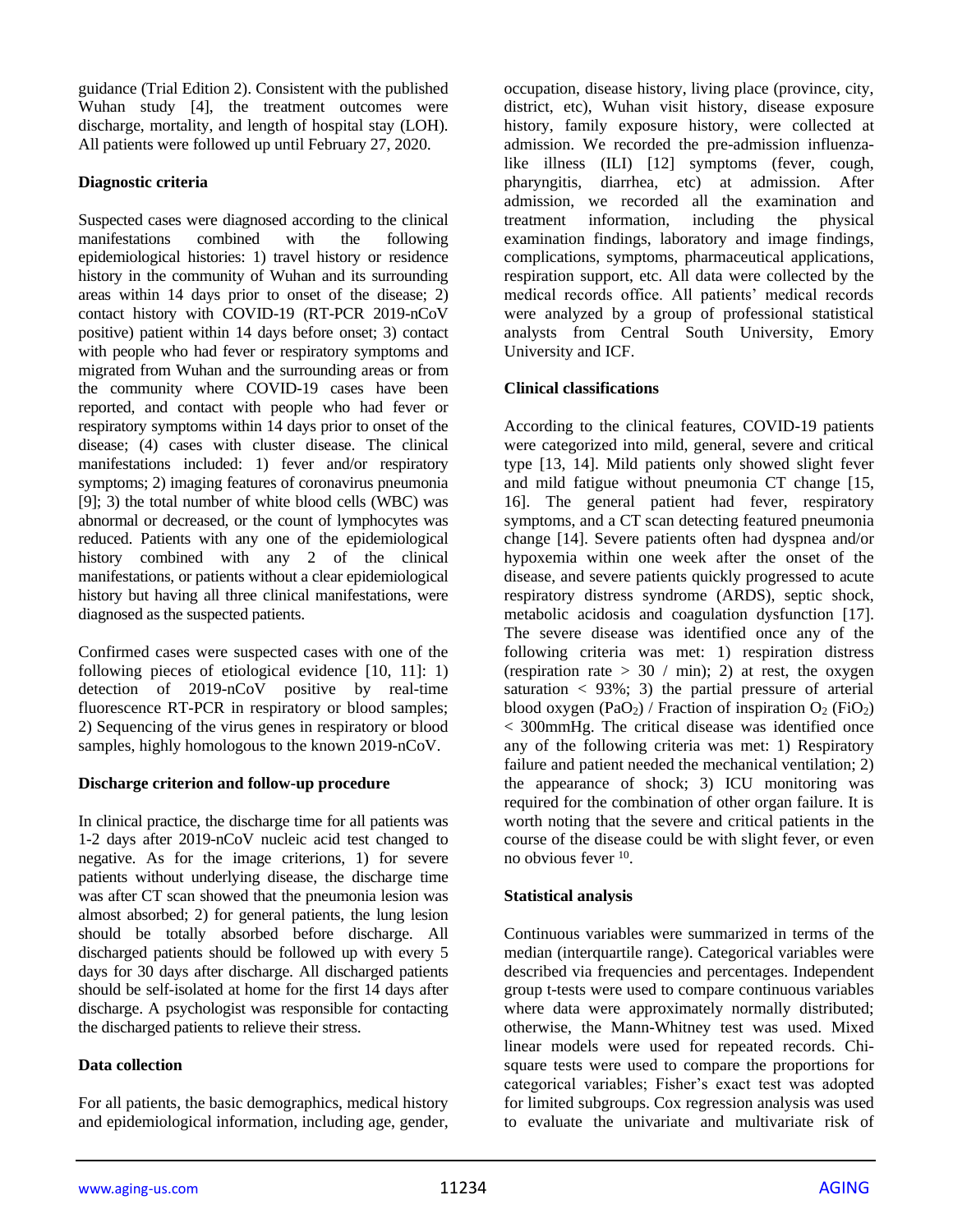candidate gene mutations in progression. The Kaplan-Meier method was used to estimate the survival distributions against progression, and the log-rank test was used to assess differences in PSF experience among subgroups. All tests of hypotheses were two-tailed and conducted at a significance level of 0.05. Statistical analyses were conducted using SAS 9.4.

### **AUTHOR CONTRIBUTIONS**

Y.X., ZY.H., Y.W. and X.W. analyzed the data. C.C., J.Z., J.X., D.X., F.Z., T.Z., K.H., collected samples, and performed the clinical practice. Y.X., ZY.H. and Y.D. wrote the manuscript. Y.D. and Y.X. participated in the critical review of the manuscript and revised the manuscript.

### **CONFLICTS OF INTEREST**

The authors declare no conflict of interests.

## **FUNDING**

Hunan Provincial Department of Science and Technology, Social Development Branch (2020SK3013, Yuanlin Xie; 2019SK20322, Zhe-Yu Hu).

### **REFERENCES**

- 1. Chen Y, Liu Q, Guo D. Emerging coronaviruses: genome structure, replication, and pathogenesis. J Med Virol. 2020; 92:418–23. <https://doi.org/10.1002/jmv.25681> PMID[:31967327](https://pubmed.ncbi.nlm.nih.gov/31967327)
- 2. Zhu N, Zhang D, Wang W, Li X, Yang B, Song J, Zhao X, Huang B, Shi W, Lu R, Niu P, Zhan F, Ma X, et al, and China Novel Coronavirus Investigating and Research Team. A novel coronavirus from patients with pneumonia in China, 2019. N Engl J Med. 2020; 382:727–33. <https://doi.org/10.1056/NEJMoa2001017>

PMID[:31978945](https://pubmed.ncbi.nlm.nih.gov/31978945)

- 3. Huang C, Wang Y, Li X, Ren L, Zhao J, Hu Y, Zhang L, Fan G, Xu J, Gu X, Cheng Z, Yu T, Xia J, et al. Clinical features of patients infected with 2019 novel coronavirus in wuhan, China. Lancet. 2020; 395:497–506. [https://doi.org/10.1016/S0140-6736\(20\)30183-5](https://doi.org/10.1016/S0140-6736(20)30183-5) PMID[:31986264](https://pubmed.ncbi.nlm.nih.gov/31986264)
- 4. Wang D, Hu B, Hu C, Zhu F, Liu X, Zhang J, Wang B, Xiang H, Cheng Z, Xiong Y, Zhao Y, Li Y, Wang X, Peng Z. Clinical characteristics of 138 hospitalized patients with 2019 novel coronavirus-infected pneumonia in wuhan, China. JAMA. 2020; 323:1061–69. <https://doi.org/10.1001/jama.2020.1585>

PMI[D:32031570](https://pubmed.ncbi.nlm.nih.gov/32031570)

- 5. Wilson ME, Chen LH. Travellers give wings to novel coronavirus (2019-nCoV). J Travel Med. 2020; 27:taaa015. <https://doi.org/10.1093/jtm/taaa015> PMI[D:32010938](https://pubmed.ncbi.nlm.nih.gov/32010938)
- 6. Bai SL, Wang JY, Zhou YQ, Yu DS, Gao XM, Li LL, Yang F. [Analysis of the first cluster of cases in a family of novel coronavirus pneumonia in gansu province]. Zhonghua Yu Fang Yi Xue Za Zhi. 2020; 54:E005. [https://doi.org/10.3760/cma.j.issn.0253-9624.2020.](https://doi.org/10.3760/cma.j.issn.0253-9624.2020.0005) [0005](https://doi.org/10.3760/cma.j.issn.0253-9624.2020.0005) PMI[D:32064855](https://pubmed.ncbi.nlm.nih.gov/32064855)
- 7. Guo L, Wei D, Zhang X, Wu Y, Li Q, Zhou M, Qu J. Clinical features predicting mortality risk in patients with viral pneumonia: the MuLBSTA score. Front Microbiol. 2019; 10:2752. <https://doi.org/10.3389/fmicb.2019.02752> PMI[D:31849894](https://pubmed.ncbi.nlm.nih.gov/31849894)
- 8. World Health Organization. Clinical management of severe acute respiratory infection when novel coronavirus (nCoV) infection is suspected: interim guidance. 2020.
- 9. Xu X, Yu C, Zhang L, Luo L, Liu J. Imaging features of 2019 novel coronavirus pneumonia. Eur J Nucl Med Mol Imaging. 2020; 47:1022–23. <https://doi.org/10.1007/s00259-020-04720-2> PMI[D:32060619](https://pubmed.ncbi.nlm.nih.gov/32060619)
- 10. Corman VM, Landt O, Kaiser M, Molenkamp R, Meijer A, Chu DK, Bleicker T, Brünink S, Schneider J, Schmidt ML, Mulders DG, Haagmans BL, van der Veer B, et al. Detection of 2019 novel coronavirus (2019-nCoV) by real-time RT-PCR. Euro Surveill. 2020; 25:2000045. [https://doi.org/10.2807/1560-7917.ES.2020.25.3.](https://doi.org/10.2807/1560-7917.ES.2020.25.3.2000045) [2000045](https://doi.org/10.2807/1560-7917.ES.2020.25.3.2000045) PMID[:31992387](https://pubmed.ncbi.nlm.nih.gov/31992387)
- 11. Bajema KL, Oster AM, McGovern OL, Lindstrom S, Stenger MR, Anderson TC, Isenhour C, Clarke KR, Evans ME, Chu VT, Biggs HM, Kirking HL, Gerber SI, et al, 2019-nCoV Persons Under Investigation Team, and 2019-CoV Persons Under Investigation Team. Persons evaluated for 2019 novel coronavirus - united states, january 2020. MMWR Morb Mortal Wkly Rep. 2020; 69:166–70.

<https://doi.org/10.15585/mmwr.mm6906e1> PMI[D:32053579](https://pubmed.ncbi.nlm.nih.gov/32053579)

12. Viboud C, Charu V, Olson D, Ballesteros S, Gog J, Khan F, Grenfell B, Simonsen L. Demonstrating the use of high-volume electronic medical claims data to monitor local and regional influenza activity in the US. PLoS One. 2014; 9:e102429.

<https://doi.org/10.1371/journal.pone.0102429> PMI[D:25072598](https://pubmed.ncbi.nlm.nih.gov/25072598)

13. Chen L, Liu HG, Liu W, Liu J, Liu K, Shang J, Deng Y, Wei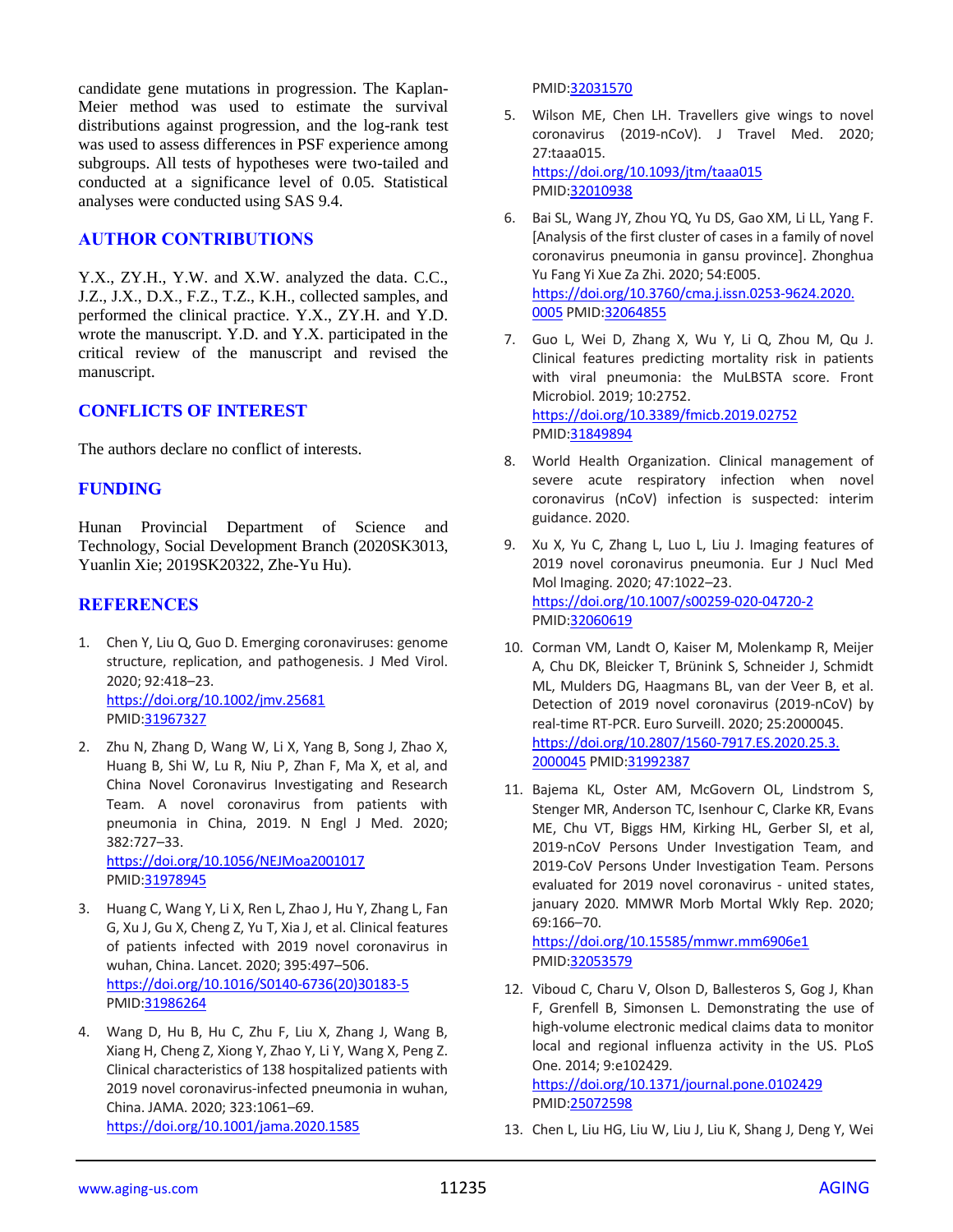S. [Analysis of clinical features of 29 patients with 2019 novel coronavirus pneumonia]. Zhonghua Jie He He Hu Xi Za Zhi. 2020; 43:E005. [https://doi.org/10.3760/cma.j.issn.1001-](https://doi.org/10.3760/cma.j.issn.1001-0939.2020.0005) [0939.2020.0005](https://doi.org/10.3760/cma.j.issn.1001-0939.2020.0005) PMID[:32026671](https://pubmed.ncbi.nlm.nih.gov/32026671)

- 14. Chen N, Zhou M, Dong X, Qu J, Gong F, Han Y, Qiu Y, Wang J, Liu Y, Wei Y, Xia J, Yu T, Zhang X, Zhang L. Epidemiological and clinical characteristics of 99 cases of 2019 novel coronavirus pneumonia in Wuhan, China: a descriptive study. Lancet. 2020; 395:507–13. [https://doi.org/10.1016/S0140-6736\(20\)30211-7](https://doi.org/10.1016/S0140-6736(20)30211-7) PMID[:32007143](https://pubmed.ncbi.nlm.nih.gov/32007143)
- 15. Holshue ML, DeBolt C, Lindquist S, Lofy KH, Wiesman J, Bruce H, Spitters C, Ericson K, Wilkerson S, Tural A, Diaz G, Cohn A, Fox L, et al, and Washington State 2019 nCoV Case Investigation Team. First case of 2019 novel

coronavirus in the united states. N Engl J Med. 2020; 382:929–36. <https://doi.org/10.1056/NEJMoa2001191>

PMI[D:32004427](https://pubmed.ncbi.nlm.nih.gov/32004427)

- 16. Chung M, Bernheim A, Mei X, Zhang N, Huang M, Zeng X, Cui J, Xu W, Yang Y, Fayad ZA, Jacobi A, Li K, Li S, Shan H. CT imaging features of 2019 novel coronavirus (2019-nCoV). Radiology. 2020; 295:202–07. <https://doi.org/10.1148/radiol.2020200230> PMI[D:32017661](https://pubmed.ncbi.nlm.nih.gov/32017661)
- 17. Del Rio C, Malani PN. 2019 Novel Coronavirus-Important Information for Clinicians. JAMA. 2020. <https://doi.org/10.1001/jama.2020.1490> PMI[D:32022836](https://pubmed.ncbi.nlm.nih.gov/32022836)